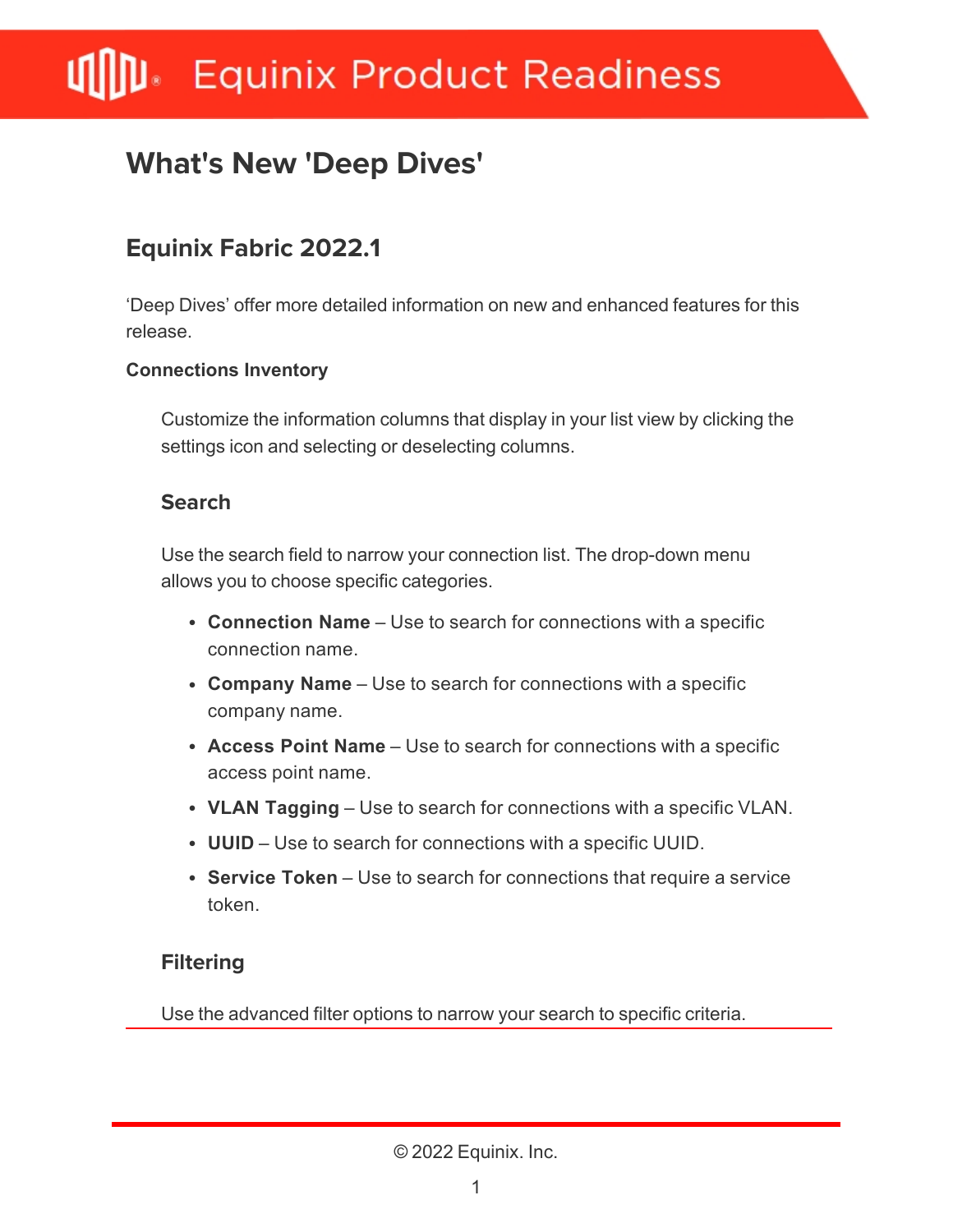- **Equinix Status** Use the drop-down to select a status. Click on a status to delete it from your search.
- **Provider Status** Use the drop-down to select a status. Click on a status to delete it from your search.
- <sup>l</sup> **Type** Select a connection type (**Incoming**, **Internal**, or **Outgoing**).
- <sup>l</sup> **Access Point** Select **Origin** or **Destination**.
- **Location** Select an available origin location or destination location.
- <sup>l</sup> **Other** Select **Remote**.

#### **Connection Details**

Click on a connection in your **Connections Inventory** to view the connection details.

The details are divided into four tabs:

- **Overview** Provides basic information about your connection.
- **Origin** Provides information about your connection origin.
- **Destination** Provides information about your connection destination.
- **Connection Utilization** Provides connection traffic statistics.

#### **View**

Change the way your **Connection Inventory** displays using the view buttons.

Click the tile button to view each connection in a separate tile.

噩 主

Click the list button to view a list of connections.

₩ 疆

#### **Virtual Connection Migration**

To migrate your connection to a different port:

© 2022 Equinix. Inc.